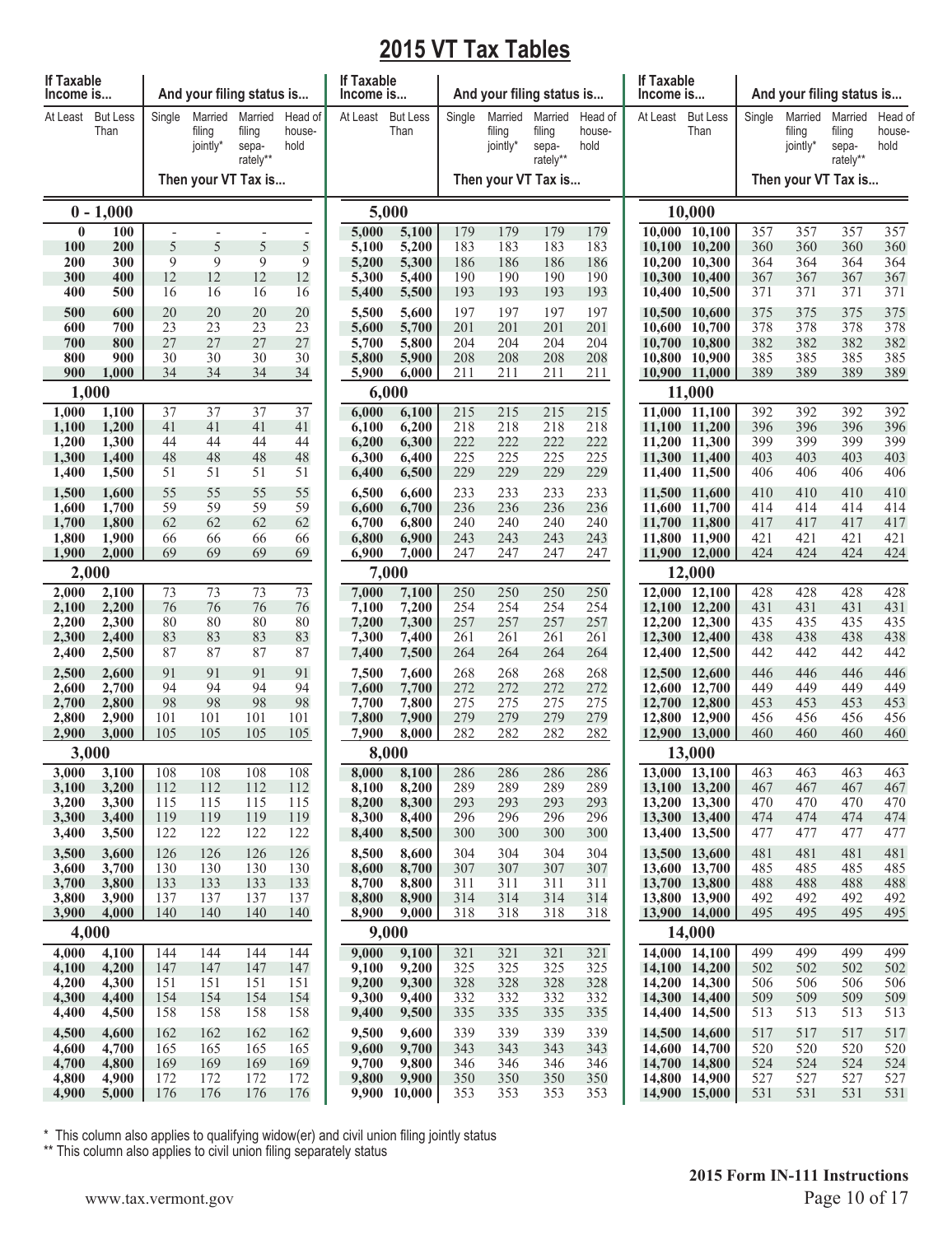| If Taxable<br>Income is                                                           |                                                 |                                 |                                 | And your filing status is              |                                 | If Taxable<br>Income is |                                                                                   |                                 |                                 | And your filing status is              |                                 | If Taxable<br>Income is |                                                                                               |                                           | And your filing status is                 |                                                                         |                                 |
|-----------------------------------------------------------------------------------|-------------------------------------------------|---------------------------------|---------------------------------|----------------------------------------|---------------------------------|-------------------------|-----------------------------------------------------------------------------------|---------------------------------|---------------------------------|----------------------------------------|---------------------------------|-------------------------|-----------------------------------------------------------------------------------------------|-------------------------------------------|-------------------------------------------|-------------------------------------------------------------------------|---------------------------------|
| At Least                                                                          | <b>But Less</b><br>Than                         | Single                          | Married<br>filing<br>jointly*   | Married<br>filing<br>sepa-<br>rately** | Head of<br>house-<br>hold       | At Least                | <b>But Less</b><br>Than                                                           | Single                          | Married<br>filing<br>jointly*   | Married<br>filing<br>sepa-<br>rately** | Head of<br>house-<br>hold       | At Least                | <b>But Less</b><br>Than                                                                       | Single                                    | Married<br>filing<br>jointly*             | Married<br>filing<br>sepa-<br>rately**                                  | Head of<br>house-<br>hold       |
|                                                                                   |                                                 |                                 |                                 | Then your Vermont Tax is               |                                 |                         |                                                                                   |                                 |                                 | Then your Vermont Tax is               |                                 |                         |                                                                                               |                                           | Then your Vermont Tax is                  |                                                                         |                                 |
|                                                                                   | 15,000                                          |                                 |                                 |                                        |                                 |                         | 20,000                                                                            |                                 |                                 |                                        |                                 |                         | 25,000                                                                                        |                                           |                                           |                                                                         |                                 |
| 15,000 15,100<br>15,100 15,200<br>15,200 15,300                                   |                                                 | 534<br>538<br>541               | 534<br>538<br>541               | 534<br>538<br>541                      | 534<br>538<br>541               |                         | 20,000 20,100<br>20,100 20,200<br>20,200 20,300                                   | 712<br>715<br>719               | 712<br>715<br>719               | 712<br>715<br>719                      | 712<br>715<br>719               |                         | 25,000 25,100<br>25,100 25,200<br>25,200 25,300                                               | 889<br>893<br>896                         | 889<br>893<br>896                         | 889<br>893<br>896                                                       | 889<br>893<br>896               |
| 15,300 15,400<br>15,400 15,500<br>15,500 15,600                                   |                                                 | 545<br>548<br>552               | 545<br>548<br>552               | 545<br>548<br>552                      | 545<br>548<br>552               |                         | 20,300 20,400<br>20,400 20,500<br>20,500 20,600                                   | 722<br>726<br>730               | 722<br>726<br>730               | 722<br>726<br>730                      | 722<br>726<br>730               |                         | 25,300 25,400<br>25,400 25,500<br>25,500 25,600                                               | 900<br>903<br>907                         | 900<br>903<br>907                         | 900<br>903<br>907                                                       | 900<br>903<br>907               |
| 15,700 15,800<br>15,800 15,900<br>15,900 16,000                                   | 15,600 15,700                                   | 556<br>559<br>563<br>566        | 556<br>559<br>563<br>566        | 556<br>559<br>563<br>566               | 556<br>559<br>563<br>566        |                         | 20,600 20,700<br>20,700 20,800<br>20,800 20,900<br>20,900 21,000                  | 733<br>737<br>740<br>744        | 733<br>737<br>740<br>744        | 733<br>737<br>740<br>744               | 733<br>737<br>740<br>744        |                         | 25,600 25,700<br>25,700 25,800<br>25,800 25,900<br>25,900 26,000                              | 911<br>914<br>918<br>921                  | 911<br>914<br>918<br>921                  | 911<br>914<br>918<br>921                                                | 911<br>914<br>918<br>921        |
|                                                                                   | 16,000                                          |                                 |                                 |                                        |                                 |                         | 21,000                                                                            |                                 |                                 |                                        |                                 |                         | 26,000                                                                                        |                                           |                                           |                                                                         |                                 |
| 16,000 16,100<br>16,100 16,200<br>16.200 16.300<br>16,400                         | 16,300 16,400<br>16,500                         | 570<br>573<br>577<br>580<br>584 | 570<br>573<br>577<br>580<br>584 | 570<br>573<br>577<br>580<br>584        | 570<br>573<br>577<br>580<br>584 |                         | 21,000 21,100<br>21,100 21,200<br>21,200 21,300<br>21,300 21,400                  | 747<br>751<br>754<br>758<br>761 | 747<br>751<br>754<br>758<br>761 | 747<br>751<br>754<br>758<br>761        | 747<br>751<br>754<br>758<br>761 | 26,400                  | 26,000 26,100<br>26,100 26,200<br>26,200 26,300<br>26,300 26,400<br>26,500                    | 925<br>928<br>932<br>935<br>939           | 925<br>928<br>932<br>935<br>939           | 925<br>928<br>932<br>935<br>939                                         | 925<br>928<br>932<br>935<br>939 |
| 16,700 16,800                                                                     | 16,500 16,600<br>16,600 16,700<br>16,800 16,900 | 588<br>591<br>595<br>598        | 588<br>591<br>595<br>598        | 588<br>591<br>595<br>598               | 588<br>591<br>595<br>598        |                         | 21,400 21,500<br>21,500 21,600<br>21,600 21,700<br>21,700 21,800<br>21,800 21,900 | 765<br>769<br>772<br>776        | 765<br>769<br>772<br>776        | 765<br>769<br>772<br>776               | 765<br>769<br>772<br>776        |                         | 26,500 26,600<br>26,600 26,700<br>26,700 26,800<br>26,800 26,900                              | 943<br>946<br>950<br>953                  | 943<br>946<br>950<br>953                  | 943<br>946<br>950<br>953                                                | 943<br>946<br>950<br>953        |
| 16,900 17,000                                                                     | 17,000                                          | 602                             | 602                             | 602                                    | 602                             |                         | 21,900 22,000<br>22,000                                                           | 779                             | 779                             | 779                                    | 779                             |                         | 26,900 27,000<br>27,000                                                                       | 957                                       | 957                                       | 957                                                                     | 957                             |
| 17,000 17,100<br>17,100 17,200<br>17,200 17,300<br>17,300 17,400<br>17,400 17,500 |                                                 | 605<br>609<br>612<br>616<br>619 | 605<br>609<br>612<br>616<br>619 | 605<br>609<br>612<br>616<br>619        | 605<br>609<br>612<br>616<br>619 |                         | 22,000 22,100<br>22,100 22,200<br>22,200 22,300<br>22,300 22,400<br>22,400 22,500 | 783<br>786<br>790<br>793<br>797 | 783<br>786<br>790<br>793<br>797 | 783<br>786<br>790<br>793<br>797        | 783<br>786<br>790<br>793<br>797 |                         | 27,000 27,100<br>27,100 27,200<br>27,200 27,300<br>27,300 27,400<br>27,400 27,500             | 960<br>964<br>967<br>971<br>974           | 960<br>964<br>967<br>971<br>974           | 960<br>964<br>967<br>971<br>974                                         | 960<br>964<br>967<br>971<br>974 |
| 17,500 17,600<br>17,600 17,700<br>17,700 17,800<br>17,800 17,900<br>17,900 18,000 |                                                 | 623<br>627<br>630<br>634<br>637 | 623<br>627<br>630<br>634<br>637 | 623<br>627<br>630<br>634<br>637        | 623<br>627<br>630<br>634<br>637 |                         | 22,500 22,600<br>22,600 22,700<br>22,700 22,800<br>22,800 22,900<br>22,900 23,000 | 801<br>804<br>808<br>811<br>815 | 801<br>804<br>808<br>811<br>815 | 801<br>804<br>808<br>811<br>815        | 801<br>804<br>808<br>811<br>815 |                         | 27,500 27,600<br>27,600 27,700<br>27,700 27,800<br>27,800 27,900<br>27,900 28,000             | 978<br>982<br>985<br>989<br>992           | 978<br>982<br>985<br>989<br>992           | 978<br>982<br>985<br>989<br>992                                         | 978<br>982<br>985<br>989<br>992 |
|                                                                                   | 18,000                                          |                                 |                                 |                                        |                                 |                         | 23,000                                                                            |                                 |                                 |                                        |                                 |                         | 28,000                                                                                        |                                           |                                           |                                                                         |                                 |
| 18,100 18,200<br>18,200 18,300<br>18,400 18,500                                   | 18,000 18,100<br>18,300 18,400                  | 641<br>644<br>648<br>651<br>655 | 641<br>644<br>648<br>651<br>655 | 641<br>644<br>648<br>651<br>655        | 641<br>644<br>648<br>651<br>655 |                         | 23,000 23,100<br>23,100 23,200<br>23,200 23,300<br>23,300 23,400<br>23,400 23,500 | 818<br>822<br>825<br>829<br>832 | 818<br>822<br>825<br>829<br>832 | 818<br>822<br>825<br>829<br>832        | 818<br>822<br>825<br>829<br>832 |                         | 28,000 28,100<br>28,100 28,200<br>28,200 28,300<br>28,300 28,400<br>28,400 28,500             | 996<br>999<br>1,003<br>1,006<br>1,010     | 996<br>999<br>1,003<br>1,006<br>1,010     | 996<br>999<br>1,003<br>1,006<br>1,010 1,010                             | 996<br>999<br>1,003<br>1.006    |
| 18,500 18,600<br>18,600 18,700<br>18,700 18,800<br>18,800 18,900<br>18,900 19,000 |                                                 | 659<br>662<br>666<br>669<br>673 | 659<br>662<br>666<br>669<br>673 | 659<br>662<br>666<br>669<br>673        | 659<br>662<br>666<br>669<br>673 |                         | 23,500 23,600<br>23,600 23,700<br>23,700 23,800<br>23,800 23,900<br>23,900 24,000 | 836<br>840<br>843<br>847<br>850 | 836<br>840<br>843<br>847<br>850 | 836<br>840<br>843<br>847<br>850        | 836<br>840<br>843<br>847<br>850 |                         | 28,500 28,600<br>28,600 28,700<br>28,700 28,800<br>28,800 28,900<br>$28,900$ 29,000 1,028     | 1,014<br>1,017<br>1,021<br>1,024          | 1,014<br>1,017<br>1,021<br>1,024<br>1,028 | 1,014 1,014<br>1,017 1,017<br>1,021 1,021<br>1,024 1,024<br>1,028 1,028 |                                 |
|                                                                                   | 19,000                                          |                                 |                                 |                                        |                                 |                         | 24,000                                                                            |                                 |                                 |                                        |                                 |                         | 29,000                                                                                        |                                           |                                           |                                                                         |                                 |
| 19,000 19,100<br>19,100 19,200<br>19,200 19,300<br>19,300 19,400<br>19,400 19,500 |                                                 | 676<br>680<br>683<br>687<br>690 | 676<br>680<br>683<br>687<br>690 | 676<br>680<br>683<br>687<br>690        | 676<br>680<br>683<br>687<br>690 |                         | 24,000 24,100<br>24,100 24,200<br>24,200 24,300<br>24,300 24,400<br>24,400 24,500 | 854<br>857<br>861<br>864<br>868 | 854<br>857<br>861<br>864<br>868 | 854<br>857<br>861<br>864<br>868        | 854<br>857<br>861<br>864<br>868 |                         | 29,000 29,100<br>29,100 29,200<br>29,200 29,300<br>29,300 29,400<br>29,400 29,500             | 1,031<br>1,035<br>1,038<br>1,042<br>1,045 | 1,031<br>1,035<br>1,038<br>1,042<br>1,045 | 1,031 1,031<br>1,035 1,035<br>1,038 1,038<br>1,042<br>1,045             | 1,042<br>1,045                  |
| 19,500 19,600<br>19,600 19,700<br>19,900 20,000                                   | 19,700 19,800<br>19,800 19,900                  | 694<br>698<br>701<br>705<br>708 | 694<br>698<br>701<br>705<br>708 | 694<br>698<br>701<br>705<br>708        | 694<br>698<br>701<br>705<br>708 |                         | 24,500 24,600<br>24,600 24,700<br>24,700 24,800<br>24,800 24,900<br>24,900 25,000 | 872<br>875<br>879<br>882<br>886 | 872<br>875<br>879<br>882<br>886 | 872<br>875<br>879<br>882<br>886        | 872<br>875<br>879<br>882<br>886 |                         | 29,500 29,600<br>29,600 29,700<br>29,700 29,800<br>29,800 29,900<br>$29,900$ $30,000$   1,063 | 1,049<br>1,053<br>1,056<br>1,060          | 1,049<br>1,053<br>1,056<br>1,060<br>1,063 | 1,049<br>1,053 1,053<br>1,056 1,056<br>1,060 1,060<br>1,063             | 1,049<br>1,063                  |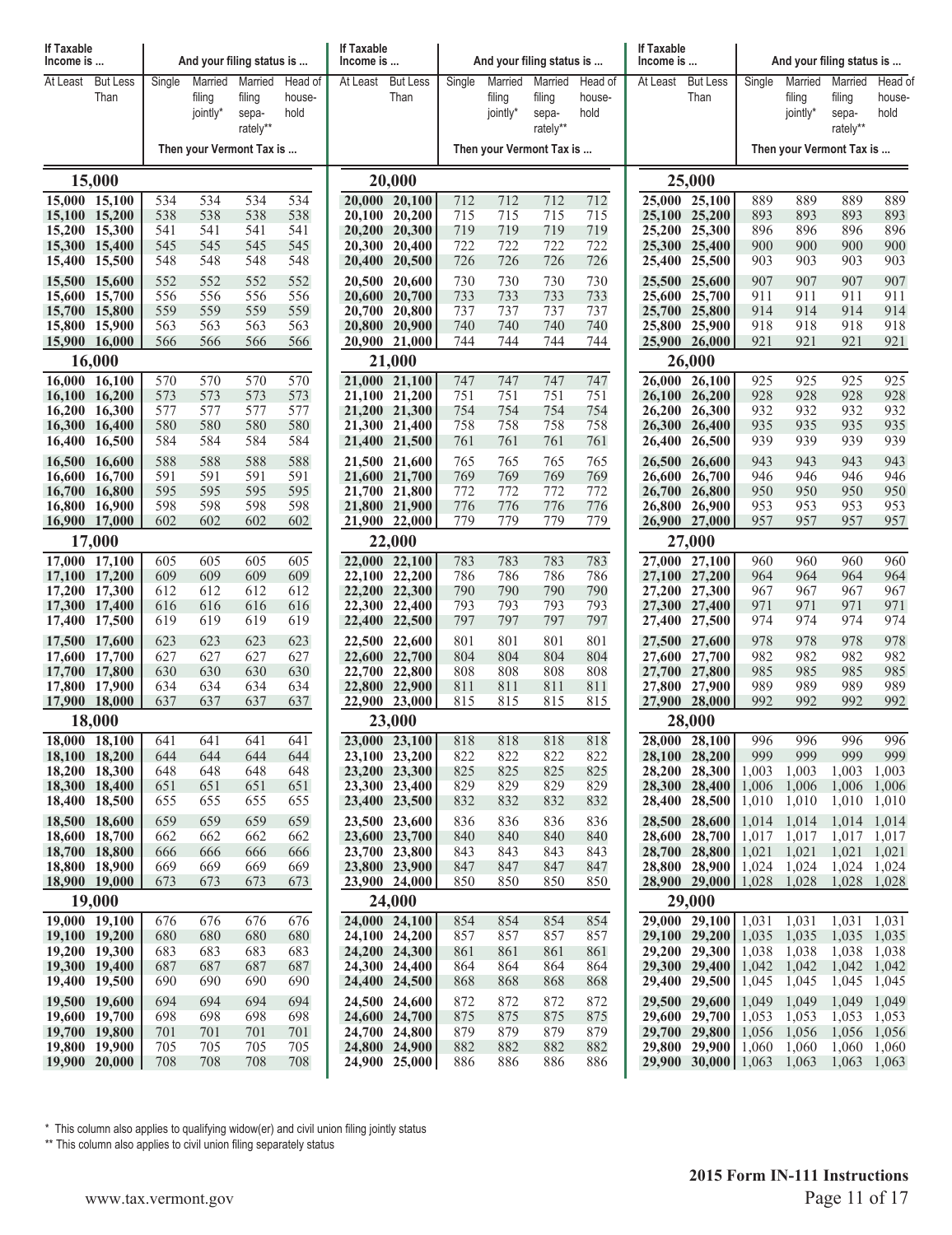| <b>If Taxable</b><br>Income is                                                                                                                                         |                         |                                                                                                                                                                                  | And your filing status is                                                                 |                                                                                        | If Taxable<br>Income is           |                                                                                                                                                                               |                                                                                        |                                                                                        | And your filing status is                                                                 |                                                                                        | If Taxable<br>Income is                                  |                                                                                                                                                  |                                                                                        | And your filing status is                                                              |                                                                                                       |                                                                               |
|------------------------------------------------------------------------------------------------------------------------------------------------------------------------|-------------------------|----------------------------------------------------------------------------------------------------------------------------------------------------------------------------------|-------------------------------------------------------------------------------------------|----------------------------------------------------------------------------------------|-----------------------------------|-------------------------------------------------------------------------------------------------------------------------------------------------------------------------------|----------------------------------------------------------------------------------------|----------------------------------------------------------------------------------------|-------------------------------------------------------------------------------------------|----------------------------------------------------------------------------------------|----------------------------------------------------------|--------------------------------------------------------------------------------------------------------------------------------------------------|----------------------------------------------------------------------------------------|----------------------------------------------------------------------------------------|-------------------------------------------------------------------------------------------------------|-------------------------------------------------------------------------------|
| At Least                                                                                                                                                               | <b>But Less</b><br>Than | Married<br>Single<br>filing<br>jointly*                                                                                                                                          | Married<br>filing<br>sepa-<br>rately**                                                    | Head of<br>house-<br>hold                                                              | At Least                          | <b>But Less</b><br>Than                                                                                                                                                       | Single                                                                                 | Married<br>filing<br>jointly*                                                          | Married<br>filing<br>sepa-<br>rately**                                                    | Head of<br>house-<br>hold                                                              | At Least                                                 | <b>But Less</b><br>Than                                                                                                                          | Single                                                                                 | Married<br>filing<br>jointly*                                                          | Married<br>filing<br>sepa-<br>rately**                                                                | Head of<br>house-<br>hold                                                     |
|                                                                                                                                                                        |                         | Then your Vermont Tax is                                                                                                                                                         |                                                                                           |                                                                                        |                                   |                                                                                                                                                                               |                                                                                        |                                                                                        | Then your Vermont Tax is                                                                  |                                                                                        |                                                          |                                                                                                                                                  |                                                                                        | Then your Vermont Tax is                                                               |                                                                                                       |                                                                               |
| 30,000                                                                                                                                                                 |                         |                                                                                                                                                                                  |                                                                                           |                                                                                        |                                   | 35,000                                                                                                                                                                        |                                                                                        |                                                                                        |                                                                                           |                                                                                        | 40,000                                                   |                                                                                                                                                  |                                                                                        |                                                                                        |                                                                                                       |                                                                               |
| 30,000 30,100<br>30,100 30,200<br>30,200 30,300<br>30,300 30,400<br>30,400 30,500<br>30,500 30,600<br>30,600                                                           | 30,700                  | 1,067<br>1,067<br>1,070<br>1,070<br>1,074<br>1,074<br>1,077<br>1,077<br>1,081<br>1,081<br>1,085<br>1,085<br>1,088<br>1,088                                                       | 1,067<br>1,070<br>1,074<br>1,077<br>1,081<br>1,085<br>1,088                               | 1,067<br>1,070<br>1,074<br>1,077<br>1,081<br>1,085<br>1,088                            | <b>35,600</b>                     | 35,000 35,100<br>35,100 35,200<br>35,200 35,300<br>35,300 35,400<br>35,400 35,500<br>35,500 35,600<br>35,700                                                                  | 1,244<br>1,248<br>1,251<br>1,255<br>1,258<br>1,262<br>1,266                            | 1,244<br>1,248<br>1,251<br>1,255<br>1,258<br>1,262<br>1,266                            | 1,366<br>1,373<br>1,380<br>1,386<br>1,393<br>1,400<br>1,407                               | 1,244<br>1,248<br>1,251<br>1,255<br>1,258<br>1,262<br>1,266                            | 40,100<br>40.200<br>40,300<br>40,400<br>40,500<br>40,600 | 40.000 40.100<br>40,200<br>40,300<br>40,400<br>40,500<br>40,600<br>40,700                                                                        | 1,506<br>1,513<br>1,519<br>1,526<br>1,533<br>1,540<br>1,547                            | 1,422<br>1,425<br>1,429<br>1,432<br>1,436<br>1,440<br>1,443                            | 1,706<br>1,713<br>1,720<br>1,726<br>1,733<br>1,740<br>1,747                                           | 1,422<br>1,425<br>1,429<br>1,432<br>1,436<br>1,440<br>1,443                   |
| 30,700 30,800<br>30,800 30,900<br>30,900 31,000<br>31,000                                                                                                              |                         | 1,092<br>1,092<br>1,095<br>1,095<br>1.099<br>1,099                                                                                                                               | 1,092<br>1,095<br>1,099                                                                   | 1,092<br>1,095<br>1,099                                                                |                                   | 35,700 35,800<br>35,800 35,900   1,273<br>35,900 36,000 1,276<br>36,000                                                                                                       | 1,269                                                                                  | 1,269<br>1,273<br>1,276                                                                | 1,414<br>1,420<br>1,427                                                                   | 1,269<br>1,273<br>1,276                                                                | 40,700<br>40,800<br>40,900                               | 40,800<br>40,900<br>41,000<br>41,000                                                                                                             | 1,553<br>1,560<br>1,567                                                                | 1,447<br>1,450<br>1,454                                                                | 1,754 1,447<br>1,760<br>1,767                                                                         | 1,450<br>1,454                                                                |
| 31,000 31,100<br>31,100 31,200<br>31,200 31,300<br>31,300 31,400<br>31,400 31,500<br>31,500 31,600<br>31,600 31,700<br>31,700 31,800<br>31,800 31,900<br>31,900 32,000 |                         | 1,102<br>1,102<br>1,106<br>1,106<br>1,109<br>1,109<br>1,113<br>1,113<br>1,116<br>1,116<br>1,120<br>1,120<br>1,124<br>1,124<br>1,127<br>1,127<br>1,131<br>1,131<br>1,134<br>1,134 | 1,102<br>1,106<br>1,109<br>1,114<br>1,121<br>1,128<br>1,135<br>1,142<br>1,148<br>1,155    | 1,102<br>1,106<br>1,109<br>1,113<br>1,116<br>1,120<br>1,124<br>1,127<br>1,131<br>1,134 | 36,200<br>36,300<br><b>36,600</b> | $36,000$ $36,100$<br>36,100 36,200<br>36,300<br>36,400<br>36,400 36,500<br>36,500 36,600<br>36,700<br>36,700 36,800<br>$36,800$ $36,900$<br>36,900 37,000                     | 1,280<br>1,283<br>1,287<br>1,290<br>1,294<br>1,298<br>1,301<br>1,305<br>1,308<br>1,312 | 1,280<br>1,283<br>1,287<br>1,290<br>1,294<br>1,298<br>1,301<br>1,305<br>1,308<br>1,312 | 1.434<br>1,441<br>1,448<br>1,454<br>1,461<br>1,468<br>1,475<br>1,482<br>1,488<br>1,495    | 1,280<br>1,283<br>1,287<br>1,290<br>1,294<br>1,298<br>1,301<br>1,305<br>1,308<br>1,312 | 41,200<br>41,300<br>41,400<br>41,500<br>41,700<br>41,800 | 41,000 41,100<br>41,100 41,200<br>41,300<br>41,400<br>41,500<br>41,600<br>41,600 41,700<br>41,800<br>41,900<br>41,900 42,000                     | 1,574<br>1,581<br>1,587<br>1,594<br>1,601<br>1,608<br>1,615<br>1,621<br>1,628<br>1,635 | 1,457<br>1,461<br>1,464<br>1,468<br>1,471<br>1,475<br>1,479<br>1,482<br>1,486<br>1,489 | 1,774<br>1,781<br>1,788<br>1,794<br>1,801<br>1,808<br>1,815<br>1,822 1,482<br>1,828<br>1,835          | 1,457<br>1,461<br>1,464<br>1,468<br>1,471<br>1,475<br>1,479<br>1,486<br>1,489 |
| 32,000<br>32,000 32,100<br>32,100 32,200<br>32,200 32,300<br>32,300 32,400<br>32,400 32,500                                                                            |                         | 1,138<br>1,138<br>1,141<br>1,141<br>1,145<br>1,145<br>1,148<br>1,148<br>1,152<br>1,152                                                                                           | 1,162<br>1,169<br>1,176<br>1,182<br>1,189                                                 | 1,138<br>1,141<br>1,145<br>1,148<br>1,152                                              |                                   | 37,000<br>37,000 37,100<br>37,100 37,200<br>37,200 37,300<br>37,300 37,400<br>37,400 37,500                                                                                   | 1,315<br>1,319<br>1,322<br>1,326<br>1,329                                              | 1,315<br>1,319<br>1,322<br>1,326<br>1,329                                              | 1,502<br>1,509<br>1,516<br>1,522<br>1,529                                                 | 1,315<br>1,319<br>1,322<br>1,326<br>1,329                                              | 42,000<br>42,100<br>42,200<br>42,400                     | 42,000<br>42,100<br>42,200<br>42,300<br>42,300 42,400<br>42,500                                                                                  | 1.642<br>1,649<br>1,655<br>1,662<br>1,669                                              | 1,493<br>1,496<br>1,500<br>1,503<br>1,507                                              | 1,842<br>1,849<br>1,856<br>1,862<br>1,869                                                             | 1,493<br>1,496<br>1,500<br>1,503<br>1,507                                     |
| 32,500 32,600<br>32,600 32,700<br>32,700 32,800<br>32,800 32,900<br>32,900 33,000<br>33,000                                                                            |                         | 1,156<br>1,156<br>1,159<br>1,159<br>1,163<br>1,163<br>1,166<br>1,166<br>1,170<br>1,170                                                                                           | 1,196<br>1,203<br>1,210<br>1,216<br>1,223                                                 | 1,156<br>1,159<br>1,163<br>1,166<br>1,170                                              |                                   | 37,500 37,600<br>37,600 37,700<br>37,700 37,800<br>37,800 37,900 1.356<br>$37,900$ $38,000$   1,363<br>38,000                                                                 | 1,336<br>1,343<br>1,349                                                                | 1,333<br>1,337<br>1,340<br>1,344<br>1,347                                              | 1,536<br>1,543<br>1,550<br>1,556<br>1,563                                                 | 1,333<br>1,337<br>1,340<br>1,344<br>1,347                                              | 42,500<br>42,600<br>42,700                               | 42,600<br>42,700<br>42,800<br>42,800 42,900<br>42,900 43,000<br>43,000                                                                           | 1,676<br>1,683<br>1,689<br>1,696<br>1,703                                              | 1,511<br>1,514<br>1,518<br>1,521<br>1,525                                              | 1,876<br>1,883<br>1,890<br>1,896 1,521<br>1,903                                                       | 1,511<br>1,514<br>1,518<br>1,525                                              |
| 33,100 33,200<br>33,200 33,300<br>33,300 33,400<br>33,400 33,500<br>33,500 33,600<br>33,600 33,700                                                                     |                         | 33,000 33,100 1,173 1,173<br>$1,177$ 1,177<br>1,180<br>1,180<br>$1,184$ 1,184<br>1,187<br>  1,187<br>1,191<br>1,191<br>1,195 1,195                                               | 1,230<br>1,237 1,177<br>1,244 1,180<br>1,250 1,184<br>1,257 1,187<br>1,264 1,191<br>1,271 | 1,173<br>1,195                                                                         |                                   | 38,000 38,100 1,370 1,351<br>38,100 38,200 1,377 1,354<br>38,200 38,300   1,383<br>38,300 38,400 1,390<br>38,400 38,500   1,397<br>38,500 38,600<br>38,600 38,700 1,411 1,372 | 1,404 1,369                                                                            | 1,358<br>1,361<br>1,365                                                                | 1,570<br>1,577 1,354<br>1,584 1,358<br>1,590<br>1,597 1,365<br>1,604 1,369<br>1,611 1,372 | 1,351<br>1,361                                                                         |                                                          | 43,000 43,100 $\mid$ 1,710<br>43,100 43,200 1,717 1,532<br>43,200 43,300<br>$43,300$ $43,400$<br>43,400 43,500<br>43,500 43,600<br>43,600 43,700 | 1,723<br>1,730<br>1,737<br>1,744 1,546<br>1,751                                        | 1,528<br>1,535<br>1,539<br>1,542<br>1,550                                              | 1,910 1,528<br>1,917 1,532<br>1,924 1,535<br>1,930 1,539<br>1,937 1,542<br>1,944 1,546<br>1,951 1,550 |                                                                               |
| 33,700 33,800<br>33,800 33,900<br>33,900 34,000 $ 1,205$<br>34,000                                                                                                     |                         | 1,198<br> 1,198<br>1,202<br>1,202<br>1,205                                                                                                                                       | 1,278<br>1,284 1,202<br>1,291                                                             | 1,198<br>1,205                                                                         |                                   | 38,700 38,800   1,417 1,376<br>38,800 38,900   1,424 1,379<br>$38,900$ $39,000$   1,431<br>39,000                                                                             |                                                                                        | 1,383                                                                                  | 1,618<br>1,624 1,379<br>1,631                                                             | 1,376<br>1,383                                                                         |                                                          | 43,700 43,800 1,757<br>43,800 43,900 1,764<br>43,900 44,000 1,771<br>44,000                                                                      |                                                                                        | 1,553<br>1,557<br>1,560                                                                | 1,958 1,553<br>1,964 1,557<br>1,971 1,560                                                             |                                                                               |
| 34,000 34,100<br>34,100 34,200<br>34,200 34,300<br>34,300 34,400<br>34,400 34,500<br>34,500 34,600                                                                     |                         | $1,209$ 1,209<br>$1,212$ 1,212<br>1,216 1,216<br>1,219<br>1,219<br>1,223<br>1,223<br>1,227<br>1,227                                                                              | 1,298<br>1,305 1,212<br>1,312 1,216<br>1,318 1,219<br>1,325 1,223<br>1,332 1,227          | 1,209                                                                                  |                                   | 39,000 39,100 $1,438$<br>39,100 39,200   1,445<br>39,200 39,300   1,451<br>$39,300$ $39,400$   1,458<br>39,400 39,500   1,465<br>39,500 39,600                                | 1,472 1,404                                                                            | 1,386<br>1,390<br>1,393<br>1,397<br>1,400                                              | 1,638 1,386<br>1,645 1,390<br>1,652 1,393<br>1,658 1,397<br>1,665<br>1,672                | 1,400<br>1,404                                                                         |                                                          | 44,000 44,100 1,778<br>$44,100$ $44,200$<br>44,200 44,300<br>44,300 44,400<br>44,400 44,500<br>44,500 44,600                                     | 1,785<br>1,791<br>1,798<br>1,805<br>1,812                                              | 1,564<br>1,567<br>1,571<br>1,574<br>1,578<br>1,582                                     | 1,978 1,564<br>1,985 1,567<br>1,992 1,571<br>1,998 1,574<br>2,005 1,578<br>2,012 1,582                |                                                                               |
| 34,600 34,700<br>34,700 34,800<br>34,800 34,900                                                                                                                        |                         | 1,230<br>1,230<br>$1,234$ 1,234<br>$1,237$ 1,237<br>34,900 35,000 1,241 1,241                                                                                                    | 1,339 1,230<br>1,346 1,234<br>1,352 1,237<br>1,359 1,241                                  |                                                                                        |                                   | 39,600 39,700   1,479 1,408<br>39,700 39,800   1,485<br>39,800 39,900   1,492<br><b>39,900 40,000</b>   1,499 1,418                                                           |                                                                                        | 1,411<br>1,415                                                                         | 1,679 1,408<br>1,686<br>1,692<br>1,699 1,418                                              | 1,411<br>1,415                                                                         |                                                          | 44,600 44,700<br>44,700 44,800<br>44,800 44,900<br>44,900 45,000   1,839                                                                         | 1,819 1,585<br>1,825 1,589<br>1,832                                                    | 1,592<br>1,596                                                                         | 2,019 1,585<br>2,026 1,589<br>2,032 1,592<br>2,039 1,596                                              |                                                                               |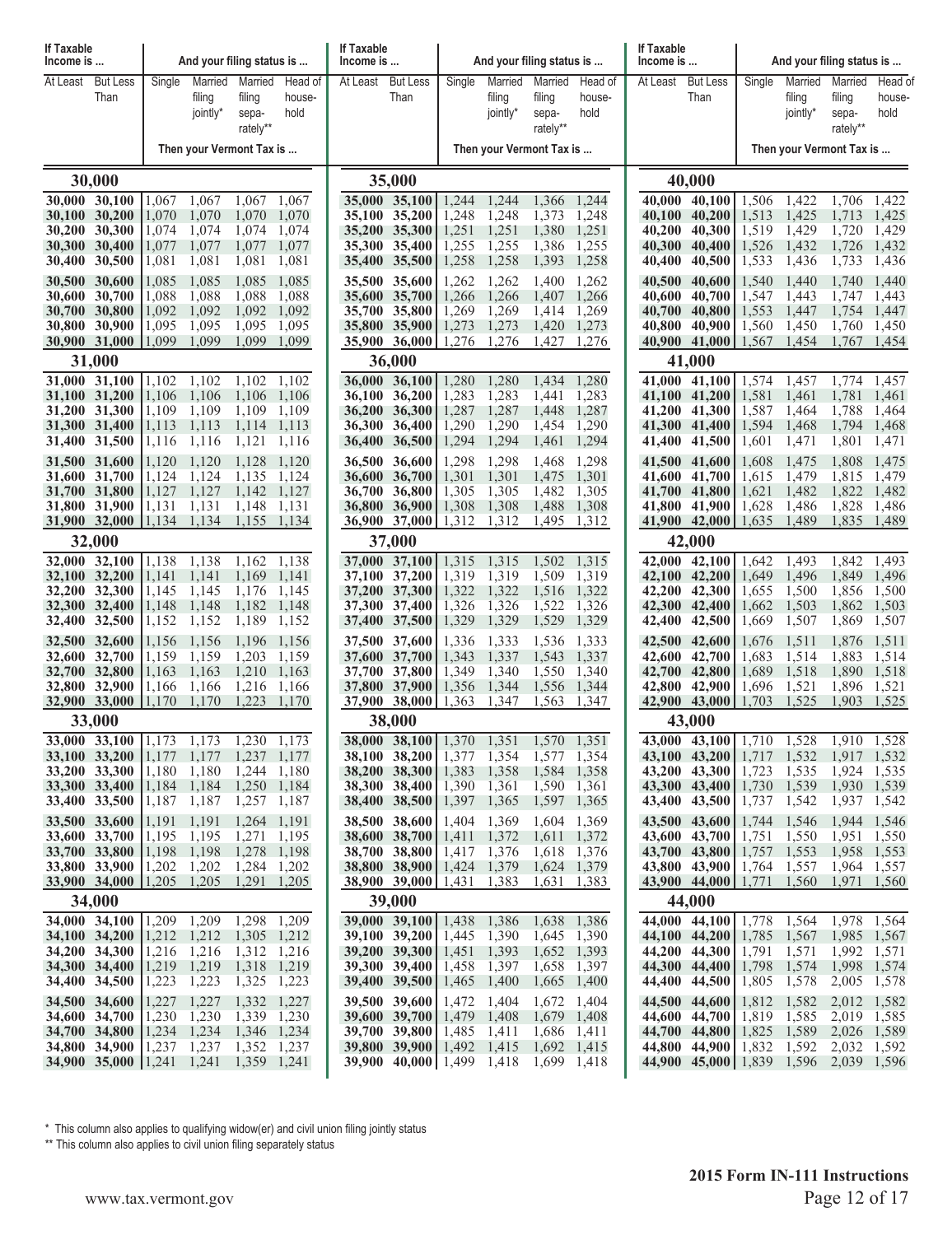| If Taxable                                                          | And your filing status is<br>Income is                                  |                                                     |                                           |                                                                         | If Taxable<br>Income is                   |                  | And your filing status is                                                                                                                    |                                           |                                           |                                                                         | If Taxable<br>Income is                   |                                             | And your filing status is                                                                                                                    |                                           |                                           |                                                          |                                           |
|---------------------------------------------------------------------|-------------------------------------------------------------------------|-----------------------------------------------------|-------------------------------------------|-------------------------------------------------------------------------|-------------------------------------------|------------------|----------------------------------------------------------------------------------------------------------------------------------------------|-------------------------------------------|-------------------------------------------|-------------------------------------------------------------------------|-------------------------------------------|---------------------------------------------|----------------------------------------------------------------------------------------------------------------------------------------------|-------------------------------------------|-------------------------------------------|----------------------------------------------------------|-------------------------------------------|
| At Least                                                            | <b>But Less</b><br>Than                                                 | Single                                              | Married<br>filing<br>jointly*             | Married<br>filing<br>sepa-<br>rately**                                  | Head of<br>house-<br>hold                 | At Least         | <b>But Less</b><br>Than                                                                                                                      | Single                                    | Married<br>filing<br>jointly*             | Married<br>filing<br>sepa-<br>rately**                                  | Head of<br>house-<br>hold                 | At Least                                    | <b>But Less</b><br>Than                                                                                                                      | Single                                    | Married<br>filing<br>jointly*             | Married<br>filing<br>sepa-<br>rately**                   | Head of<br>house-<br>hold                 |
|                                                                     |                                                                         |                                                     |                                           | Then your Vermont Tax is                                                |                                           |                  |                                                                                                                                              |                                           |                                           | Then your Vermont Tax is                                                |                                           |                                             |                                                                                                                                              |                                           | Then your Vermont Tax is                  |                                                          |                                           |
|                                                                     | 45,000                                                                  |                                                     |                                           |                                                                         |                                           |                  | 50,000                                                                                                                                       |                                           |                                           |                                                                         |                                           | 55,000                                      |                                                                                                                                              |                                           |                                           |                                                          |                                           |
| 45,000 45,100<br>45,100<br>45,200<br>45,300<br>45,400               | 45,200<br>45,300<br>45,400<br>45,500                                    | 1,846<br>1,853<br>1,859<br>1,866<br>1,873           | 1,599<br>1,603<br>1,606<br>1,610<br>1,613 | 2,046<br>2,053<br>2,060<br>2,066<br>2,073                               | 1,599<br>1,603<br>1,606<br>1,610<br>1,613 | 50,200<br>50,300 | 50,000 50,100<br>50,100 50,200<br>50,300<br>50,400<br>50,400 50,500                                                                          | 2,186<br>2,193<br>2,199<br>2,206<br>2,213 | 1,777<br>1,780<br>1,784<br>1,787<br>1,791 | 2,386<br>2,393<br>2,400<br>2,406<br>2,413                               | 1,777<br>1,780<br>1,785<br>1,792<br>1,799 | 55,100<br>55,400                            | 55,000 55,100<br>55,200<br>55,200 55,300<br>55,300 55,400<br>55,500                                                                          | 2,526<br>2,533<br>2,539<br>2,546<br>2,553 | 1,954<br>1,958<br>1,961<br>1,965<br>1,968 | 2,726<br>2.733<br>2,740<br>2,746<br>2,753                | 2,112<br>2,119<br>2,125<br>2,132<br>2,139 |
| 45,500<br><b>45,600</b><br>45,700<br>45,800<br>45,900               | 45,600<br>45,700<br>45,800<br>45,900<br>46,000                          | 1,880<br>1,887<br>1,893<br>1,900<br>1,907           | 1,617<br>1,621<br>1,624<br>1,628<br>1,631 | 2,080<br>2,087<br>2,094<br>2,100<br>2,107                               | 1,617<br>1,621<br>1,624<br>1,628<br>1,631 | 50,600           | 50,500 50,600<br>50,700<br>50,700 50,800<br>$50,800$ $50,900$<br>$50,900$ $51,000$ $2,247$                                                   | 2,220<br>2,227<br>2,233<br>2,240          | 1,795<br>1,798<br>1,802<br>1,805<br>1,809 | 2,420<br>2,427<br>2,434<br>2,440<br>2,447                               | 1,806<br>1,813<br>1,819<br>1,826<br>1,833 | 55,500<br>55,600                            | 55,600<br>55,700<br>55,700 55,800<br>55,800 55,900<br>55,900 56,000                                                                          | 2,560<br>2,567<br>2,573<br>2,580<br>2,587 | 1,972<br>1,976<br>1,979<br>1,983<br>1,986 | 2,760<br>2,767<br>2,774 2,159<br>2,780 2,166<br>2,787    | 2,146<br>2,153<br>2,173                   |
| 46.000                                                              | 46,000<br>46,100                                                        | 1.914                                               | 1,635                                     | 2,114                                                                   | 1,635                                     |                  | 51,000<br>51,000 51,100                                                                                                                      | 2,254                                     | 1,812                                     | 2,454                                                                   | 1,840                                     |                                             | 56,000<br>56,000 56,100                                                                                                                      | 2,594                                     | 1,990                                     | 2,794                                                    | 2,180                                     |
| 46,100<br>46,200<br>46,300<br>46,400                                | 46,200<br>46,300<br>46,400<br>46,500                                    | 1.921<br>1,927<br>1.934<br>1,941                    | 1,638<br>1,642<br>1,645<br>1,649          | 2,121<br>2,128<br>2,134<br>2,141                                        | 1,638<br>1,642<br>1,645<br>1,649          |                  | 51,100 51,200<br>$51,200$ $51,300$<br>51,300 51,400<br>51,400 51,500                                                                         | 2,261<br>2,267<br>2,274<br>2,281          | 1,816<br>1,819<br>1,823<br>1,826          | 2,461<br>2.468<br>2,474<br>2,481                                        | 1,847<br>1,853<br>1,860<br>1,867          | <b>56,100</b><br>56,200<br>56,300<br>56,400 | 56,200<br>56,300<br>56,400<br>56,500                                                                                                         | 2,601<br>2,607<br>2,614<br>2,621          | 1,993<br>1,997<br>2,000<br>2,004          | 2,801<br>2,808<br>2,814 2,200<br>2,821                   | 2,187<br>2,193<br>2,207                   |
| 46,500<br>46.600<br>46,700<br>46,800<br>46,900                      | 46,600<br>46,700<br>46,800<br>46,900<br>47,000                          | 1,948<br>1,955<br>1,961<br>1,968<br>1,975           | 1,653<br>1,656<br>1,660<br>1,663<br>1,667 | 2,148<br>2,155<br>2,162<br>2,168<br>2,175                               | 1,653<br>1,656<br>1,660<br>1,663<br>1,667 | 51,600           | 51,500 51,600<br>51,700<br>51,700 51,800<br>51,800 51,900<br>51,900 52,000                                                                   | 2,288<br>2,295<br>2,301<br>2,308<br>2,315 | 1,830<br>1,834<br>1,837<br>1,841<br>1,844 | 2.488<br>2,495<br>2,502<br>2,508<br>2,515                               | 1,874<br>1,881<br>1,887<br>1,894<br>1,901 | 56,500<br>56,600<br>56,800                  | 56,600<br>56,700<br>56,700 56,800<br>56,900<br>56,900 57,000                                                                                 | 2,628<br>2,635<br>2,641<br>2,648<br>2,655 | 2,008<br>2,011<br>2,015<br>2,018<br>2,022 | 2,828<br>2,835<br>2,842 2,227<br>2,848 2,234<br>2,855    | 2,214<br>2,221<br>2,241                   |
|                                                                     | 47,000                                                                  |                                                     |                                           |                                                                         |                                           |                  | 52,000                                                                                                                                       |                                           |                                           |                                                                         |                                           |                                             | 57,000                                                                                                                                       |                                           |                                           |                                                          |                                           |
| 47,000<br>47.100<br>47,200<br>47,300 47,400<br>47,400 47,500        | 47,100<br>47,200<br>47,300                                              | 1,982<br>1.989<br>1,995<br>2,002<br>$ 2,009\rangle$ | 1,670<br>1,674<br>1,677<br>1,681<br>1,684 | 2,182<br>2,189<br>2,196<br>2,202<br>2,209                               | 1,670<br>1,674<br>1,677<br>1,681<br>1,684 | 52,000<br>52,200 | 52,100<br>52,100 52,200<br>52,300<br>52,300 52,400<br>52,400 52,500                                                                          | 2,322<br>2,329<br>2,335<br>2,342<br>2,349 | 1,848<br>1,851<br>1,855<br>1,858<br>1,862 | 2,522<br>2,529<br>2,536<br>2,542<br>2,549                               | 1,908<br>1,915<br>1,921<br>1,928<br>1,935 |                                             | 57,000 57,100<br>57,100 57,200<br>57,200 57,300<br>57,300 57,400<br>57,400 57,500                                                            | 2,662<br>2,669<br>2,675<br>2,682<br>2,689 | 2,025<br>2,029<br>2,032<br>2,036<br>2,039 | 2,862<br>2,869 2,255<br>2,876<br>2,882<br>2,889          | 2,248<br>2,261<br>2,268<br>2,275          |
| 47,500<br>47,600<br>47,700 47,800<br>47,800 47,900<br>47,900 48,000 | 47,600<br>47,700                                                        | 2,016<br>2,023<br>2.029<br>2,036<br> 2,043          | 1,688<br>1,692<br>1,695<br>1,699<br>1,702 | 2,216<br>2,223<br>2,230<br>2,236<br>2,243                               | 1,688<br>1,692<br>1,695<br>1,699<br>1,702 | 52,600           | 52,500 52,600<br>52,700<br>52,700 52,800<br>$52,800$ $52,900$<br>52,900 53,000                                                               | 2,356<br>2.363<br>2,369<br>2,376<br>2,383 | 1,866<br>1,869<br>1,873<br>1,876<br>1,880 | 2,556<br>2,563<br>2,570<br>2,576<br>2,583                               | 1,942<br>1,949<br>1,955<br>1,962<br>1,969 |                                             | 57,500 57,600<br>57,600 57,700<br>57,700 57,800<br>57,800 57,900<br>57,900 58,000                                                            | 2,696<br>2.703<br>2,709<br>2,716<br>2,723 | 2,043<br>2,047<br>2,050<br>2,054<br>2,057 | 2,896<br>2,903<br>2,910 2,295<br>2,916 2,302<br>2,923    | 2,282<br>2,289<br>2,309                   |
|                                                                     | 48,000<br>48,000 48,100 2,050 1,706                                     |                                                     |                                           | 2,250                                                                   | 1,706                                     |                  | 53,000<br>53,000 53,100 $\mid$ 2,390                                                                                                         |                                           | 1,883                                     | 2,590                                                                   | 1,976                                     |                                             | 58,000<br>$\overline{58,000}$ $\overline{58,100}$ 2,730                                                                                      |                                           | 2,061                                     | 2,930 2,316                                              |                                           |
| 48,200 48,300<br>48,300 48,400                                      | 48,100 48,200 2,057 1,709<br>48,400 48,500 2,077                        | $ 2,063\rangle$<br> 2,070                           | 1,713<br>1,716<br>1,720                   | 2,257 1,709<br>2,264 1,713<br>2,270 1,716<br>2,277 1,720                |                                           |                  | 53,100 53,200 $\mid$ 2,397 1,887<br>53,200 53,300 2,403<br>53,300 53,400 $\mid$ 2,410<br>53,400 53,500 $\mid$ 2,417                          |                                           | 1,890<br>1,894<br>1,897                   | 2,597 1,983<br>2,604 1,989<br>2,610<br>2,617 2,003                      | 1,996                                     |                                             | 58,100 58,200 $\mid$ 2,737 2,064<br>58,200 58,300<br>58,300 58,400<br>58,400 58,500                                                          | 2,743 2,068<br>2,750<br>2,757             | 2,071<br>2,075                            | 2,937 2,323<br>2,944 2,329<br>2,950 2,336<br>2,957 2,343 |                                           |
| 48,500 48,600<br>48,600 48,700<br>48,900 49,000 2,111 1,738         | 48,700 48,800 2,097 1,731<br>48,800 48,900 2,104 1,734                  | $ 2,084\rangle$<br>2,091                            | 1,724<br>1,727                            | 2,284 1,724<br>2,291 1,727<br>2,298 1,731<br>2,304 1,734<br>2,311 1,738 |                                           |                  | 53,500 53,600<br>53,600 53,700 $\mid$ 2,431 1,905<br>53,700 53,800   2,437 1,908<br>53,800 53,900   2,444 1,912<br>$53,900$ $54,000$ $2,451$ | 2,424                                     | 1,901<br>1,915                            | 2,624 2,010<br>2,631 2,017<br>2,638 2,023<br>2,644 2,030<br>2,651 2,037 |                                           |                                             | 58,500 58,600<br>58,600 58,700<br>58,700 58,800<br>58,800 58,900 2,784 2,089 2,984 2,370<br>$58,900$ $59,000$ $2,791$                        | 2,764<br>2,771<br>2,777                   | 2,079<br>2,082<br>2,086<br>2,093          | 2,964 2,350<br>2,971 2,357<br>2,978 2,363<br>2,991 2,377 |                                           |
|                                                                     | 49,000                                                                  |                                                     |                                           |                                                                         |                                           |                  | 54,000                                                                                                                                       |                                           |                                           |                                                                         |                                           |                                             | 59,000                                                                                                                                       |                                           |                                           |                                                          |                                           |
| 49,200 49,300<br>49,300 49,400<br>49,400 49,500                     | 49,000 49,100 2,118 1,741<br>49,100 49,200 $\left  2,125 \right $ 1,745 | 2,131 <br> 2,138 <br> 2,145                         | 1,748<br>1,752<br>1,755                   | 2,318 1,741<br>2,325 1,745<br>2,332 1,748<br>2,338 1,752<br>2,345 1,755 |                                           |                  | 54,000 54,100 2,458 1,919<br>54,100 $\cdot$ 54,200   2,465 1,922<br>54,200 54,300 2,471<br>54,300 54,400 2,478<br>54,400 54,500              | 2,485                                     | 1,926<br>1,929<br>1,933                   | 2,658 2,044<br>2,665 2,051<br>2,672 2,057<br>2,678 2,064<br>2,685 2,071 |                                           |                                             | 59,000 59,100 $\mid$ 2,798 2,096<br>59,100 59,200   2,805 2,100 3,005 2,391<br>59,200 59,300<br>59,300 59,400   2,818 2,107<br>59,400 59,500 | 2,811<br>2,825 2,110                      | 2,103                                     | 2,998 2,384<br>3,012 2,397<br>3,018 2,404<br>3,025 2,411 |                                           |
| 49,500 49,600<br>49,600 49,700<br>49,900 50,000 $ 2,179$            | 49,700 49,800 2,165 1,766<br>49,800 49,900 2,172                        | 2,152 <br> 2,159                                    | 1,759<br>1,763<br>1,770<br>1,773          | 2,352 1,759<br>2,359 1,763<br>2,366 1,766<br>2,372 1,770<br>2,379 1,773 |                                           |                  | 54,500 54,600<br>54,600 54,700   2,499 1,940<br>54,700 54,800 2,505<br>54,800 54,900 2,512<br>54,900 55,000   2,519 1,951                    | 2,492                                     | 1,937<br>1,944<br>1,947                   | 2,692 2,078<br>2,699 2,085<br>2,706 2,091<br>2,712 2,098<br>2,719 2,105 |                                           |                                             | 59,500 59,600<br>59,600 59,700<br>59,700 59,800   2,845 2,121<br>59,800 59,900   2,852 2,125<br>59,900 60,000   2,859 2,128                  | 2,839 2,118                               | 2,832 2,114 3,032 2,418                   | 3,039 2,425<br>3,046 2,431<br>3,052 2,438<br>3,059 2,445 |                                           |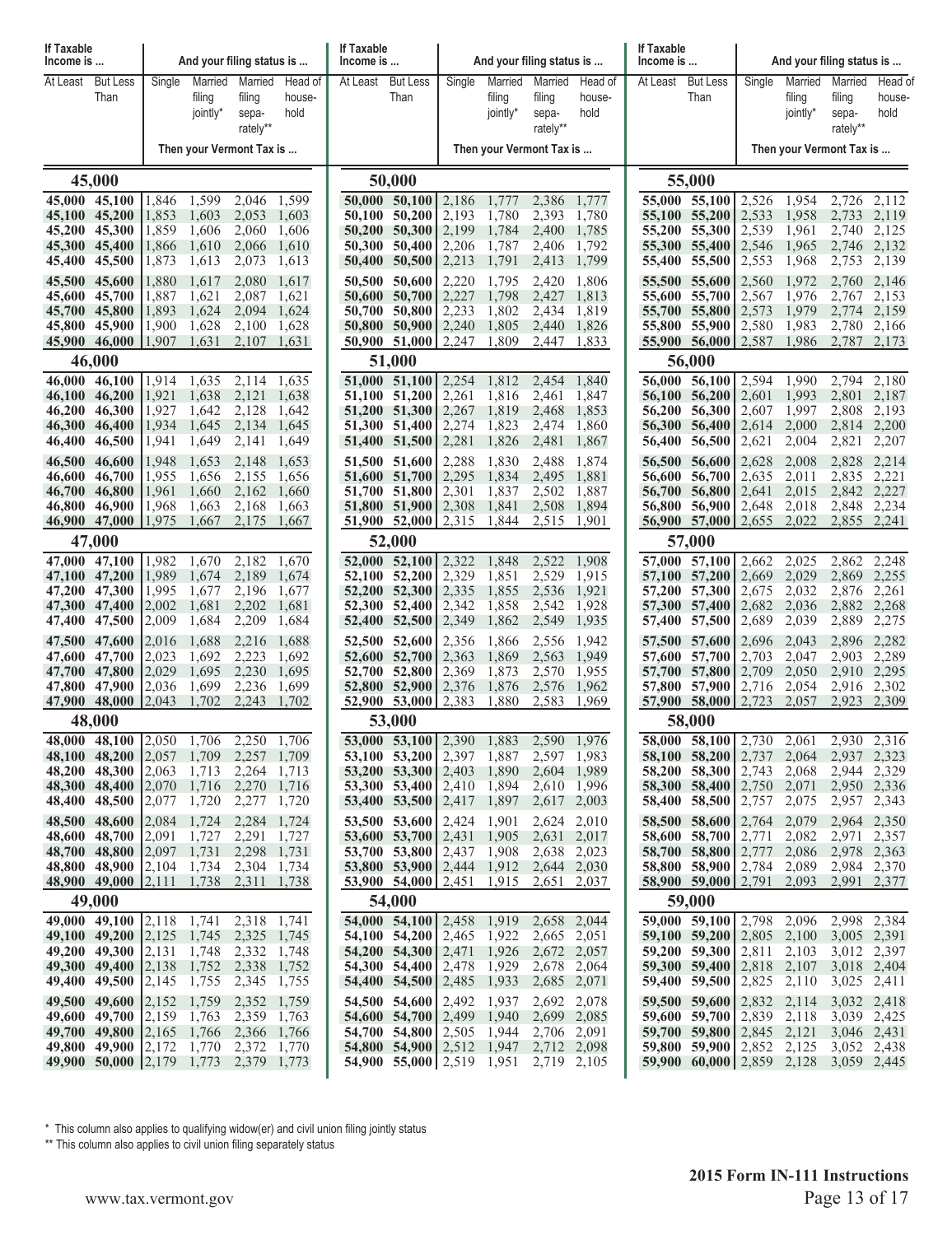| If Taxable<br>Income is        |                                                                                          |                                                                                                | And your filing status is                     |                            |                      | If Taxable<br>Income is |                                                                |                |                   | And your filing status is  |                   | If Taxable<br>Income is |                                                  |                            | And your filing status is |                            |                      |
|--------------------------------|------------------------------------------------------------------------------------------|------------------------------------------------------------------------------------------------|-----------------------------------------------|----------------------------|----------------------|-------------------------|----------------------------------------------------------------|----------------|-------------------|----------------------------|-------------------|-------------------------|--------------------------------------------------|----------------------------|---------------------------|----------------------------|----------------------|
| At Least                       | <b>But Less</b><br>Than                                                                  | Single                                                                                         | Married<br>filing                             | Married<br>filing          | Head of<br>house-    | At Least                | <b>But Less</b><br>Than                                        | Single         | Married<br>filing | Married<br>filing          | Head of<br>house- | At Least                | <b>But Less</b><br>Than                          | Single                     | Married<br>filing         | Married<br>filing          | Head of<br>house-    |
|                                |                                                                                          |                                                                                                | jointly*                                      | sepa-                      | hold                 |                         |                                                                |                | jointly*          | sepa-                      | hold              |                         |                                                  |                            | jointly*                  | sepa-                      | hold                 |
|                                |                                                                                          |                                                                                                |                                               | rately**                   |                      |                         |                                                                |                |                   | rately**                   |                   |                         |                                                  |                            |                           | rately**                   |                      |
|                                |                                                                                          |                                                                                                | Then your Vermont Tax is                      |                            |                      |                         |                                                                |                |                   | Then your Vermont Tax is   |                   |                         |                                                  |                            | Then your Vermont Tax is  |                            |                      |
|                                | 60,000                                                                                   |                                                                                                |                                               |                            |                      |                         | 65,000                                                         |                |                   |                            |                   |                         | 70,000                                           |                            |                           |                            |                      |
| 60,000 60,100<br>60,100 60,200 |                                                                                          | 2,866<br>2,873                                                                                 | 2,132<br>2,135                                | 3,066<br>3.073             | 2,452<br>2,459       |                         | 65,000 65,100<br>65,100 65,200                                 | 3.206<br>3,213 | 2,389<br>2,395    | 3.406<br>3,413             | 2,792<br>2,799    | 70,100                  | 70,000 70,100<br>70,200                          | 3,546<br>3,553             | 2,729<br>2,735            | 3.746<br>3.753             | 3,132<br>3,139       |
| 60,200<br>60,300 60,400        | 60,300                                                                                   | 2,879<br>2,886                                                                                 | 2,139<br>2,142                                | 3.080                      | 2,465<br>2,472       |                         | $65,200$ $65,300$<br>65,300 65,400                             | 3,219<br>3,226 | 2,402<br>2,409    | 3.420<br>3,426             | 2,805<br>2,812    | 70,200<br>70,300        | 70,300<br>70,400                                 | 3,559<br>3.566             | 2,742<br>2,749            | 3,760<br>3,766             | 3,145<br>3,152       |
| 60,400                         | 60,500                                                                                   | 2,893                                                                                          | 2,146                                         | 3,086<br>3,093             | 2,479                |                         | $65,400$ $65,500$                                              | 3,233          | 2,416             | 3,433                      | 2,819             | 70,400                  | 70,500                                           | 3,573                      | 2,756                     | 3,773                      | 3,159                |
| 60,500                         | 60,600                                                                                   | 2,900                                                                                          | 2,150                                         | 3,100                      | 2,486                |                         | 65,500 65,600                                                  | 3,240          | 2,423             | 3,440                      | 2,826             | 70,500                  | 70,600                                           | 3,580                      | 2,763                     | 3,780                      | 3,166                |
| 60,600<br>60,700 60,800        | 60,700                                                                                   | 2,907<br>2.913                                                                                 | 2,153<br>2,157                                | 3,107                      | 2,493<br>3,114 2,499 |                         | 65,600 65,700<br>65,700 65,800                                 | 3,247<br>3,253 | 2,429<br>2,436    | 3,447<br>3,454             | 2,833<br>2,839    | 70,600<br>70,700        | 70,700<br>70,800                                 | 3,587<br>3.593             | 2,769<br>2,776            | 3,787                      | 3,173<br>3,794 3,179 |
| 60,800 60,900                  |                                                                                          | 2,920                                                                                          | 2,160                                         |                            | 3,120 2,506          |                         | 65,800 65,900 $\mid$ 3,260                                     |                | 2,443             | 3,460                      | 2,846             | 70,800                  | 70,900                                           | 3,600                      | 2,783                     | 3,800 3,186                |                      |
| 60,900 61,000                  | 61,000                                                                                   | 12,927                                                                                         | 2,164                                         | 3,127 2,513                |                      |                         | 65,900 66,000 $\mid$ 3,267<br>66,000                           |                | 2,450             | 3,467                      | 2,853             | 70,900                  | $71,000$   3,607<br>71,000                       |                            | 2,790                     | 3,807 3,193                |                      |
| 61,000 61,100                  |                                                                                          | 2.934                                                                                          | 2,167                                         | 3,134                      | 2,520                |                         | $66,000$ $66,100$                                              | 3,274          | 2,457             | 3,474                      | 2,860             |                         | 71,000 71,100                                    | 3,614                      | 2,797                     | 3,814                      | 3,200                |
| 61,100 61,200<br>61,200 61,300 |                                                                                          | 2,941<br> 2,947                                                                                | 2,171<br>2,174                                | 3,141<br>3,148             | 2,527<br>2,533       | 66,200                  | 66,100 66,200<br>66,300                                        | 3,281<br>3,287 | 2,463<br>2,470    | 3,481<br>3,488             | 2,867<br>2,873    | 71,200                  | 71,100 71,200<br>71,300                          | 3.621<br>3,627             | 2,803<br>2,810            | 3,828                      | 3,821 3,207<br>3,213 |
| 61,300 61,400                  |                                                                                          | 2,954                                                                                          | 2,178                                         | 3,154                      | 2,540                | 66,300                  | 66,400                                                         | 3,294          | 2,477             | 3,494                      | 2,880             | 71,300                  | 71,400                                           | 3.634                      | 2,817                     | 3,834 3,220                |                      |
| 61,400 61,500                  |                                                                                          | 2,961                                                                                          | 2,181                                         | 3,161                      | 2,547                |                         | 66,400 66,500                                                  | 3,301          | 2,484             | 3,501                      | 2,887             | 71,400                  | 71,500                                           | 3,641                      | 2,824                     | 3,841                      | 3,227                |
| 61,500 61,600<br>61,600 61,700 |                                                                                          | 2,968<br>2.975                                                                                 | 2,185<br>2,189                                | 3,168<br>3,175             | 2,554<br>2,561       | 66,600                  | 66,500 66,600<br>66,700                                        | 3,308<br>3.315 | 2,491<br>2,497    | 3,508<br>3,515             | 2,894<br>2,901    | 71,500<br>71,600        | 71,600<br>71,700                                 | 3,648<br>3,655             | 2,831<br>2,837            | 3,848<br>3.855             | 3,234<br>3,241       |
| 61,700 61,800                  |                                                                                          | 2,981                                                                                          | 2,192                                         |                            | 3,182 2,567          |                         | 66,700 66,800                                                  | 3,321          | 2,504             | 3,522                      | 2,907             | 71,700                  | 71,800                                           | 3,661                      | 2,844                     |                            | 3.862 3.247          |
| 61,800 61,900<br>61,900 62,000 |                                                                                          | 2,988<br>2,995                                                                                 | 2,196<br>2,199                                | 3,188<br>3,195             | 2,574<br>2,581       |                         | 66,800 66,900<br>66,900 67,000 $\mid$ 3,335                    | 3,328          | 2,511<br>2,518    | 3,528<br>3,535             | 2,914<br>2,921    |                         | 71,800 71,900<br>71,900 72,000                   | 3,668<br>3,675             | 2,851<br>2,858            | 3,868<br>3,875             | 3,254<br>3,261       |
|                                | 62,000                                                                                   |                                                                                                |                                               |                            |                      |                         | 67,000                                                         |                |                   |                            |                   |                         | 72,000                                           |                            |                           |                            |                      |
| 62,000 62,100                  |                                                                                          | 3,002                                                                                          | 2,203                                         | 3,202                      | 2,588                |                         | $67,000$ $67,100$                                              | 3,342          | 2,525             | 3,542                      | 2,928             | 72,000                  | 72,100                                           | 3,682                      | 2,865                     | 3,882                      | 3,268                |
| 62,100 62,200<br>62,200 62,300 |                                                                                          | 3,009<br>3,015                                                                                 | 2,206<br>2,210                                | 3,209<br>3,216             | 2,595<br>2,601       |                         | 67,100 67,200<br>$67,200$ $67,300$                             | 3,349<br>3,355 | 2,531<br>2,538    | 3,549<br>3,556             | 2,935<br>2,941    | 72,200                  | 72,100 72,200<br>72,300                          | 3.689<br>3,695             | 2,871<br>2,878            | 3,889 3,275<br>3,896 3,281 |                      |
| 62,300 62,400                  |                                                                                          | 3,022<br>3,029                                                                                 | 2,213<br>2,217                                | 3,222<br>3,229             | 2,608<br>2,615       |                         | 67,300 67,400                                                  | 3,362          | 2,545<br>2,552    | 3,562                      | 2,948             | 72,300                  | 72,400                                           | 3,702                      | 2,885<br>2,892            | 3,902 3,288                | 3,295                |
| 62,400 62,500<br>62,500 62,600 |                                                                                          | 3,036                                                                                          | 2,221                                         | 3,236                      | 2,622                |                         | 67,400 67,500<br>67,500 67,600                                 | 3,369<br>3,376 | 2,559             | 3,569<br>3,576             | 2,955<br>2,962    | 72,400<br>72,500        | 72,500<br>72,600                                 | 3,709<br>3,716             | 2,899                     | 3,909                      | 3,916 3,302          |
| 62,600 62,700                  |                                                                                          | 3,043                                                                                          | 2,225                                         | 3.243                      | 2,629                |                         | 67,600 67,700                                                  | 3.383          | 2,565             | 3,583                      | 2,969             | 72,600                  | 72,700                                           | 3,723                      | 2,905                     | 3.923                      | 3,309                |
| 62,700 62,800<br>62,800 62,900 |                                                                                          | 3,049<br>3,056                                                                                 | 2,232<br>2,239                                | 3,250<br>3,256             | 2,635<br>2,642       |                         | 67,700 67,800<br>67,800 67,900 3,396                           | 3,389          | 2,572<br>2,579    | 3,590<br>3,596             | 2,975<br>2,982    | 72,700                  | 72,800<br>72,800 72,900                          | 3,729<br>3,736             | 2,912<br>2,919            | 3,930 3,315<br>3,936 3,322 |                      |
| 62,900 63,000                  |                                                                                          | 3,063                                                                                          | 2,246                                         | 3,263                      | 2,649                |                         | $67,900$ $68,000$ 3.403                                        |                | 2,586             | 3,603                      | 2,989             |                         | 72,900 73,000                                    | 3,743                      | 2,926                     | 3,943                      | 3,329                |
|                                | 63,000                                                                                   |                                                                                                |                                               |                            |                      |                         | 68,000                                                         |                |                   |                            |                   |                         | 73,000                                           |                            |                           |                            |                      |
| 63,100 63,200                  | 63,000 63,100 3,070 2,253                                                                | $3,077$ 2,259                                                                                  |                                               | 3,270<br>3,277 2,663       | 2,656                |                         | 68,000 68,100 3,410 2,593<br>68,100 68,200 3,417 2,599         |                |                   | 3,610 2,996<br>3,617 3,003 |                   |                         | 73,000 73,100 3,750<br>73,100 73,200 3,757 2,939 |                            | 2.933                     | 3.950 3.336<br>3,957 3,343 |                      |
| 63,200 63,300<br>63,300 63,400 |                                                                                          | $3,083$ 2,266<br>$3,090$ 2,273                                                                 |                                               | 3,284 2,669<br>3,290 2,676 |                      |                         | 68,200 68,300 3,423<br>68,300 68,400 3,430                     |                | 2,606             | 3,624 3,009<br>3,630 3,016 |                   |                         | 73,200 73,300<br>73,300 73,400 3,770             |                            | 3,763 2,946<br>2,953      | 3,964 3,349<br>3,970 3,356 |                      |
| 63,400 63,500                  |                                                                                          | 3,097                                                                                          | 2,280                                         | 3,297 2,683                |                      |                         | 68,400 68,500 3,437                                            |                | 2,613<br>2,620    | 3,637 3,023                |                   |                         | 73,400 73,500                                    | 3,777                      | 2,960                     | 3,977 3,363                |                      |
| 63,500 63,600                  |                                                                                          | $\begin{bmatrix} 3,104 & 2,287 \end{bmatrix}$                                                  |                                               |                            | 3,304 2,690          |                         | 68,500 68,600                                                  | 3,444          | 2,627             | 3,644 3,030                |                   |                         | 73,500 73,600                                    | 3,784                      | 2,967                     | 3,984 3,370                |                      |
| 63,600 63,700<br>63,700 63,800 |                                                                                          | 3,111<br>$\begin{bmatrix} 3{,}117 & 2{,}300 \end{bmatrix}$                                     | 2,293                                         | 3,311 2,697<br>3,318 2,703 |                      |                         | 68,600 68,700 3,451<br>68,700 68,800 3,457 2,640               |                | 2,633             | 3,651 3,037<br>3,658 3,043 |                   |                         | 73,600 73,700<br>73,700 73,800 3,797 2,980       | 3,791                      | 2,973                     | 3,991 3,377<br>3,998 3,383 |                      |
|                                | 63,800 63,900 3,124 2,307                                                                |                                                                                                |                                               | 3,324 2,710                |                      |                         | 68,800 68,900 3,464 2,647                                      |                |                   | 3,664 3,050                |                   |                         | 73,800 73,900 3,804 2,987                        |                            |                           | 4,004 3,390                |                      |
|                                | 63,900 64,000 $\begin{bmatrix} 3,131 & 2,314 \end{bmatrix}$<br>64,000                    |                                                                                                |                                               | 3,331 2,717                |                      |                         | 68,900 69,000 $3,471$<br>69,000                                |                | 2,654             | 3,671                      | 3,057             |                         | 73,900 74,000 3,811<br>74,000                    |                            | 2,994                     |                            | 4,011 3,397          |
|                                | 64,000 64,100 3,138 2,321                                                                |                                                                                                |                                               |                            | 3,338 2,724          |                         | 69,000 69,100 3,478 2,661                                      |                |                   | 3,678 3,064                |                   |                         | $74,000$ 74,100 3,818 3,001                      |                            |                           | 4,018 3,404                |                      |
| 64,100 64,200                  |                                                                                          | $\begin{bmatrix} 3,145 & 2,327 \end{bmatrix}$                                                  |                                               | 3,345 2,731                |                      |                         | 69,100 69,200 3,485 2,667                                      |                |                   | 3,685 3,071                |                   |                         | 74,100 74,200 3,825 3,007                        |                            |                           | 4,025 3,411                |                      |
| 64,200 64,300<br>64,300 64,400 |                                                                                          | $\begin{bmatrix} 3,158 & 2,341 \end{bmatrix}$                                                  | $\begin{bmatrix} 3,151 & 2,334 \end{bmatrix}$ | 3,352 2,737<br>3,358 2,744 |                      |                         | 69,200 69,300 3,491<br>69,300 69,400 $\mid$ 3,498              |                | 2,674<br>2,681    | 3,692 3,077<br>3,698 3,084 |                   |                         | 74,200 74,300<br>74,300 74,400 3,838 3,021       | 3,831                      | 3,014                     | 4,032 3,417<br>4,038 3,424 |                      |
| 64,400 64,500                  |                                                                                          | $3,165$ 2,348                                                                                  |                                               | 3,365 2,751                |                      |                         | 69,400 69,500 $\mid$ 3,505                                     |                | 2,688             | 3,705 3,091                |                   |                         | 74,400 74,500                                    | 3,845                      | 3,028                     | 4,045 3,431                |                      |
| 64,500 64,600<br>64,600 64,700 |                                                                                          | $\begin{bmatrix} 3,172 & 2,355 \end{bmatrix}$<br>$\begin{bmatrix} 3,179 & 2,361 \end{bmatrix}$ |                                               | 3,379 2,765                | 3,372 2,758          |                         | 69,500 69,600 $\mid$ 3,512 2,695<br>69,600 69,700 3,519 2,701  |                |                   | 3,712 3,098<br>3,719 3,105 |                   |                         | 74,500 74,600<br>74,600 74,700                   | 3,852 3,035<br>3,859 3,041 |                           | 4,052 3,438<br>4,059 3,445 |                      |
| 64,700 64,800                  |                                                                                          | $3,185$ 2,368                                                                                  |                                               | 3,386 2,771                |                      |                         | 69,700 69,800 $\mid$ 3,525                                     |                | 2,708             | 3,726 3,111                |                   |                         | 74,700 74,800 3,865 3,048                        |                            |                           | 4,066 3,451                |                      |
|                                | 64,800 64,900 3,192 2,375<br>64,900 65,000 $\begin{bmatrix} 3,199 & 2,382 \end{bmatrix}$ |                                                                                                |                                               | 3,392 2,778<br>3,399 2,785 |                      |                         | 69,800 69,900 $\mid$ 3,532<br>69,900 70,000 $\mid$ 3,539 2,722 |                | 2,715             | 3,732 3,118<br>3,739 3,125 |                   |                         | 74,800 74,900<br>74,900 75,000 3,879             | 3,872                      | 3,055<br>3,062            | 4,072 3,458<br>4,079 3,465 |                      |
|                                |                                                                                          |                                                                                                |                                               |                            |                      |                         |                                                                |                |                   |                            |                   |                         |                                                  |                            |                           |                            |                      |